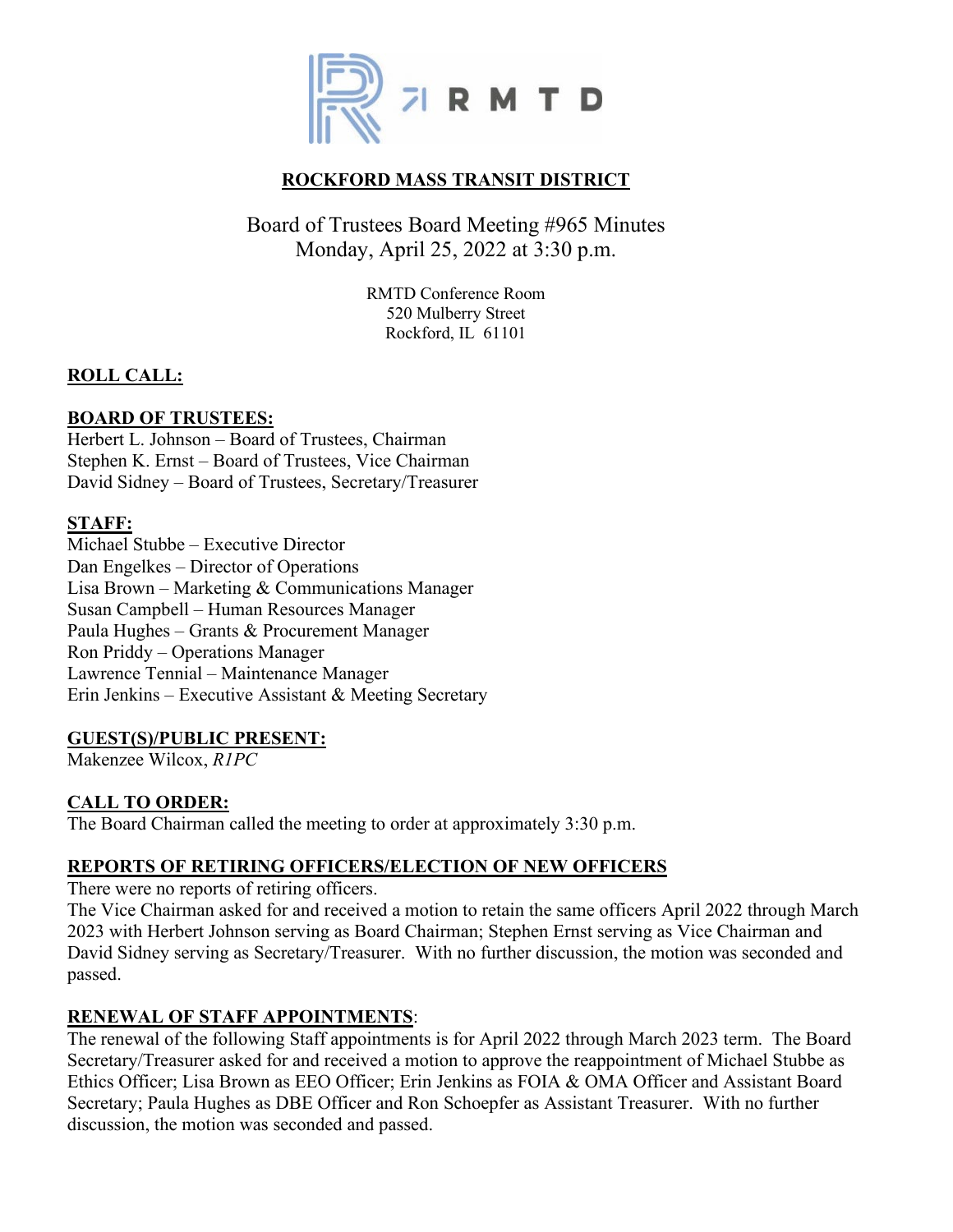# **APPROVAL OF RMTD BOARD OF TRUSTEES MEETING SCHEDULE: April 2022 - March 2023**

The Executive Assistant presented the Board of Trustees Meeting schedule for April 2022 through March 2023. The Board Chairman requested the Board Meetings remain on the fourth Monday of every month at 3:30 p.m. The Board Vice Chairman asked for and received a motion to approve the Board of Trustees Meeting schedule of meetings as the fourth Monday of every month at 3:30 p.m. April 2022 through March 2023. With no further discussion, the motion was seconded and passed.

# **APPROVAL OF AGENDA:**

The Board Chairman asked for and received a motion to approve the agenda for April 25, 2022. The motion was seconded and passed.

### **APPROVAL OF MINUTES:**

The Minutes of the March 30, 2022 RMTD Board of Trustees Meetings were reviewed. The Board Chairman asked for and received a motion to approve the Minutes of March 30, 2022. With no further discussion, the motion was seconded and passed.

# **A-COMMUNICATIONS:**

None

# **B-MATTERS BY THE PUBLIC:**

None

### **C-REPORTS OF STANDING COMMITTEES:** No Report

# **D-RECONSIDERATION OF OLD BUSINESS:**

No Report

# **E-CONSIDERATION OF NEW BUSINESS:**

- E-1 EXECUTIVE DIRECTOR
	- (a) 2022 Illinois End of Session Report

The Executive Director presented a 2022 End of Session Report that was prepared by Zephyr Government Strategies. A discussion ensued regarding State and Federal funding program updates.

(b) General Update

The Executive Director stated RMTD was recognized today by the U.S. Department of Transportation's (USDOT) Federal Transit Administration (FTA) as one of the top 10 transit agencies submitting Climate Action Plans as part of the FTA's Sustainable Transit for a Healthy Planet initiative. RMTD was named as a Champion of the Challenge for small transit properties for the plan it submitted earlier this month. Special thanks to Sidney Turner and Shelby Best at R1PC for their assistance.

The Executive Director stated to align with the ending of the enforcement of the federal mask mandate on public transportation following a federal court ruling, Governor Pritzker announced on April 19, 2022 he will revise Illinois' executive order lifting those requirements for the State of Illinois. As a result, masks will no longer be required on public transit.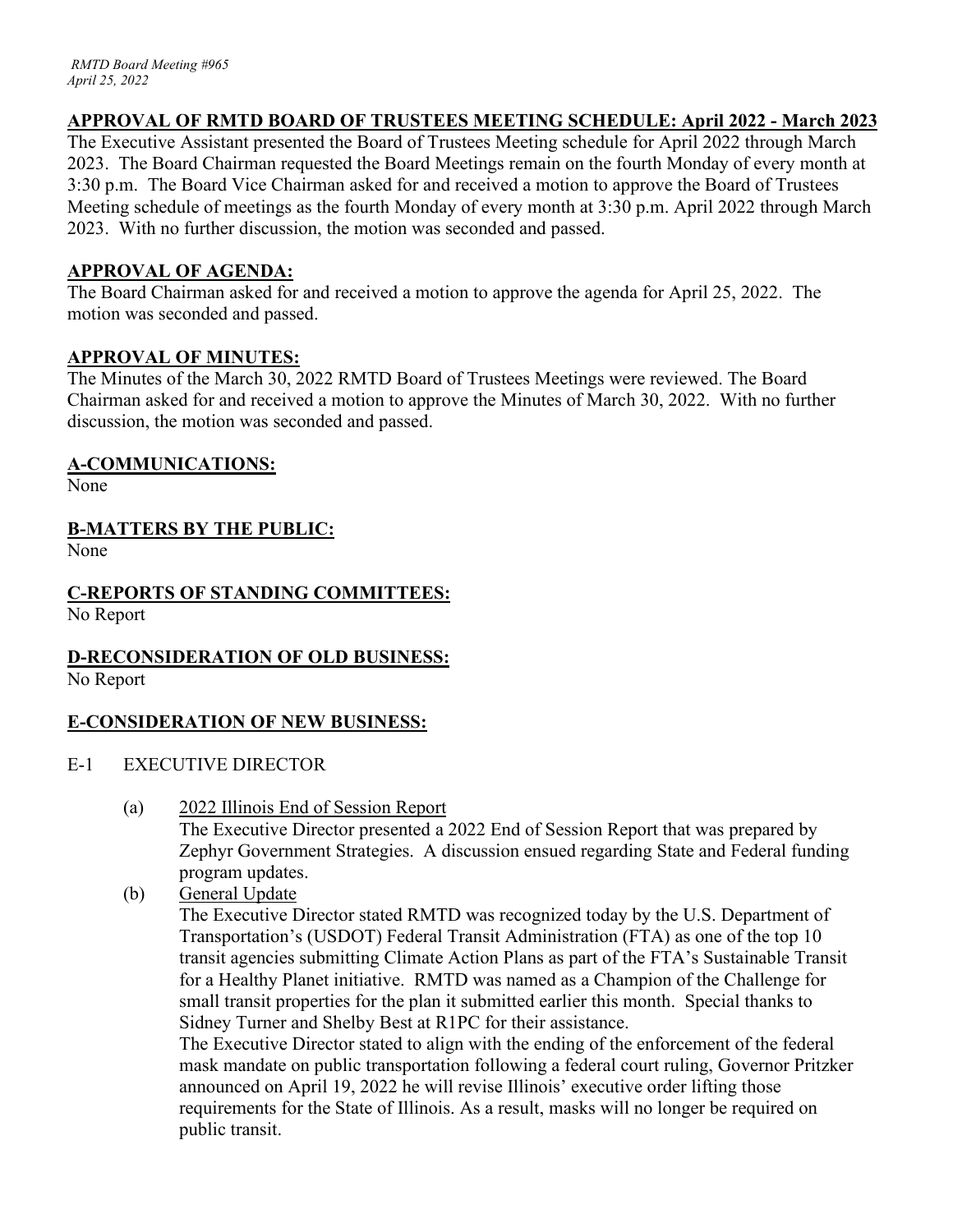# E-2 FINANCE

- (a) Payment of Bills:
	- William & McCarthy Services Rendered Through March 24, 2022 *The above payment of bill(s) was presented for the Board of Trustees review.* Approval of Accounts Payable Invoices

The Accounts Payable Invoices totaling \$520,721.84 were presented for the Board of Trustees' review and approval. The Board Secretary/Treasurer asked for and received a motion to authorize the payment of the accounts payable invoices totaling \$520,721.84. With no further discussion, the motion was seconded and passed.

(b) Pension Portfolio Review as of March 31, 2022 and Pension Investment Statement for March 2022

The Executive Director presented the Portfolio Review Summary as of March 31, 2022. The RMTD Pension Trust Statement of Account Summary for March, 2022 was also presented to the Board of Trustees for their review.

(c) Approval of Unaudited Financial Statements for February, 2022 The Executive Director presented the unaudited Financial Statements for February, 2022 for the Board's review. The Board Secretary/Treasurer asked for and received a motion to approve the unaudited financial statements for February, 2022. With no further discussion, the motion was seconded and passed.

### E-3 OPERATIONS

(a) Fixed Route Ridership Statistics Report for February, 2022/Demand response Ridership Statistics Report for January, 2022 The Executive Director presented and reported on the Fixed Route & Demand Response Ridership Summary.

# E-4 MAINTENANCE - VEHICLES & FACILITIES

- (a) Report on Fixed Route Buses & Paratransit Vehicles for March, 2022 The Executive Director presented the report on fixed route buses and paratransit vans for March, 2022.
- (b) Award of the Installation of Battery Electric Buses (BEB) Charging Infrastructure The Director of Operations stated RMTD worked with our architect, Larson and Darby, to solicit bids for the installation of Battery Electric Bus (BEB) charging infrastructure. This project involves installing the actual Charge Point charging equipment that we purchased through Gillig as part of the BEB bus procurement. Federal funds will be utilized for the project costs. Five contractors submitted bids. Morse Electric was the lowest responsive bidder in the amount of \$391,875. Funding for the project is 100 percent Federal Funds. Staff is recommending issuing a purchase order to Morse Electric in the amount of \$391,875. The Board Vice Chairman asked for and received a motion to award the Battery Electric Buses Charging Infrastructure Installation to Morse Electric in the amount of \$391,875. With no further discussion, the motion was seconded and passed.
- (c) Maintenance & Facilities Update Report March, 2022 The Director of Operations provided a Maintenance and Facilities update report to the Board of Trustees.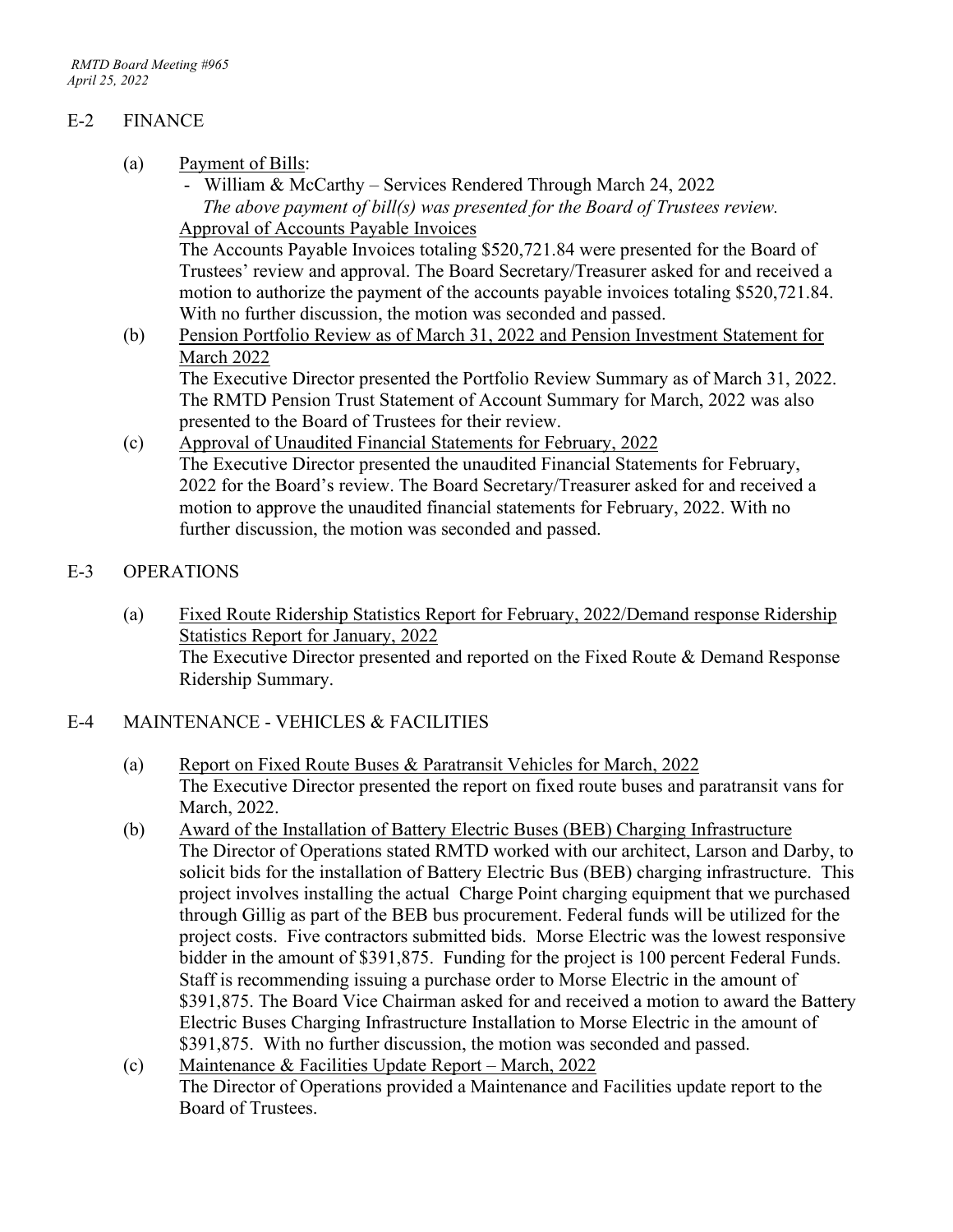#### E-5 HUMAN RESOURCES

- (a) RMTD Claims History for February, 2022
	- The Executive Director presented the claims history for February, 2022
- (b) Approval of Employee Bonus Programs

The Executive Director stated RMTD has introduced three new programs in an effort to assist with recruiting and retention while also recognizing the efforts of all. All non-exempt employees are eligible, beginning May 1, 2022:

### Hiring Bonus Program

A newly hired employee who completes at least 12 months of employment will receive a total of \$1500, paid out in three installments- at completion of training, six months from hire and 12 months from hire. Candidates with an existing, valid Illinois CDL will receive an additional \$500 if it is required for the position. Any employee hired after May 1, 2021 will be eligible to join this program in progress.

#### Referral Bonus Program

Current employees are eligible to receive a \$750 bonus when referring a qualified candidate who is subsequently hired. The total amount will be paid out at the same intervals as described above.

### Employee Recognition Bonus Program

A one-time recognition bonus in the amount of \$1500 shall be paid to all employees who have been actively at work for at least 12 months (hire date prior to May 1, 2021) and have worked no less than 50% of his/her scheduled hours during that time. An additional amount of \$500 will be paid to those who have maintained their valid CDL and DOT medical card if required for the position held.

The Board Vice Chairman asked for and received a motion to approve all three (3) new Employee Bonus Programs to begin May 1, 2022. With no further discussion, the motion was seconded and passed.

### E-6 MARKETING

### (a) Approval of Advertising Contract(s)

The Marketing & Communications Manager presented the following advertising contracts for Board approval:

- Rock Valley College
- Forest City Church

The Board reviewed the advertising contract(s) noted above. The Board Secretary/Treasurer asked for and received a motion to approve all of the advertising contract(s). With no further discussion, the motion was seconded and passed.

(b) Special Service Request(s) and/or Communications

The Marketing & Communications Manager presented the following Special Service Request for Board approval:

Rockford City Market for Trolley Service (May 20-September 30, 2022) The Board reviewed and discussed the Special Service Request. After reviewing current fixed route staffing levels, RMTD does not think it is in a position to operate this service at the onset of the Market season in just a few weeks. RMTD hopes to be in a better staffing situation later in the summer and will revisit this request at that time. The Board Vice Chairman asked for and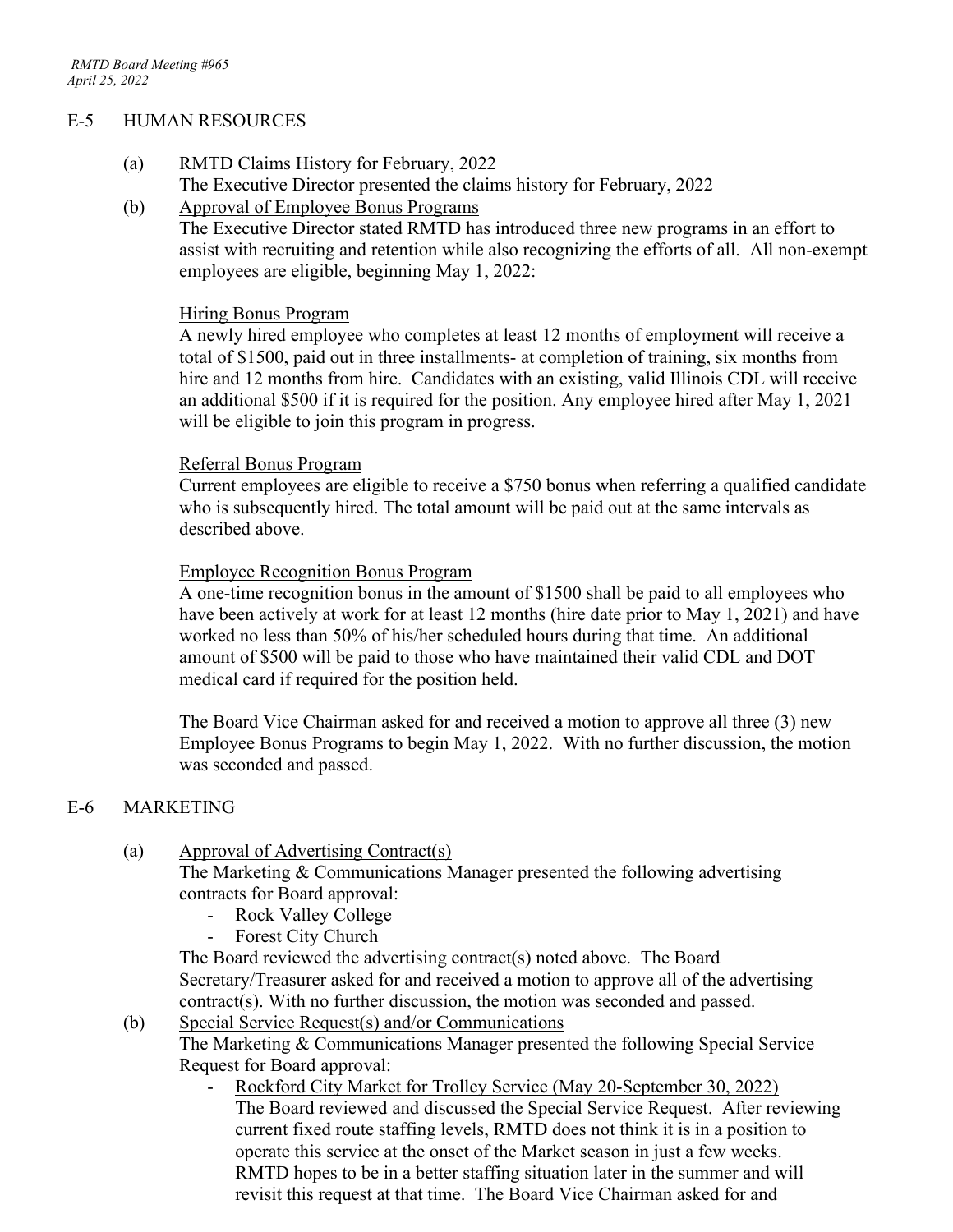received a motion to allow RMTD staff to use their discretion when to approve the special service request from Rockford City Market and to do so only when staffing levels are in a better position. With no further discussion, the motion was seconded and passed.

- League of their Own 30<sup>th</sup> Anniversary Committee (July 2, 2022) The Board reviewed and discussed the Special Service Request. Being that it is a holiday weekend, RMTD is concerned about staffing levels for fixed route drivers. RMTD believes at the present time, RMTD could provide 1 (one) bus for this service. The Board Vice Chairman asked for and received a motion to approve the special service request of 1 (one) bus for a League of their Own 30th Anniversary event on July 2, 2022. With no further discussion, the motion was seconded and passed.

# (c) APTA DEI Initiative

The Marketing and Communications Manager stated the American Public Transit Association, (APTA) has long been committed to promoting racial diversity, equity and inclusion in public transit throughout the country. Last year, APTA began the process of laying out a roadmap for transit properties to use to advance racial equity within their own individual organizations. Information about this program is attached.

As part of RMTD's EEO plan, the RMTD Management team is to meet semi-annually to address any equity issues and to address how RMTD can further its commitment to being a diverse, equitable and inclusive organization. At RMTD's last meeting, we discussed this program and felt that there was much to be gained in being a part of APTA's initiative. The APTA Racial Equity Commitment Program is a two-year plan with specific goals and suggestions for how to proceed. Staff believes there are many benefits for RMTD including improving morale amongst not only RMTD employees but its riders as well. RMTD will also have access to what other agencies are doing and share success stories and best-case practices.

The deadline for participation in this program is Friday, April 29, 2022. RMTD staff will keep the Board informed of its progress and major milestones.

The Board Secretary/Treasurer asked for and received a motion to approve RMTD to participate in the APTA DEI Initiative. With no further discussion, the motion was seconded and passed.

# E-7 GRANTS

- (a) Approval of Resolution No. R-22-02 CRRSAA Grant Application The Grants & Procurement Manager presented Resolution No. R-22-02 and stated the resolution is a grant application for \$\$3,124,256 of the 5307 CRRSAA funds. The Grants & Procurement Manager stated the execution and submittal of this grant is for Operations including Preventative Maintenance, ADA and Security. The Secretary/Treasurer asked for and received a motion to approve Resolution No. R-22- 02. With no further discussion, the motion was seconded and passed
- (b) Approval of Resolution No. R-22-03 Authorizing and Executing Illinois CVP Grant Application The Grants & Procurement Manager presented Resolution No. R-22-03 and stated the resolution is authorizing the submittal and execution of the application for Consolidated Vehicle Procurement Grant (CVP). She stated RMTD is submitting this application for six (6) medium-duty replacement paratransit vehicles at \$75,000 each for a total of \$450,000. The Secretary/Treasurer asked for and received a motion to approve Resolution No. R-22-03. With no further discussion, the motion was seconded and passed.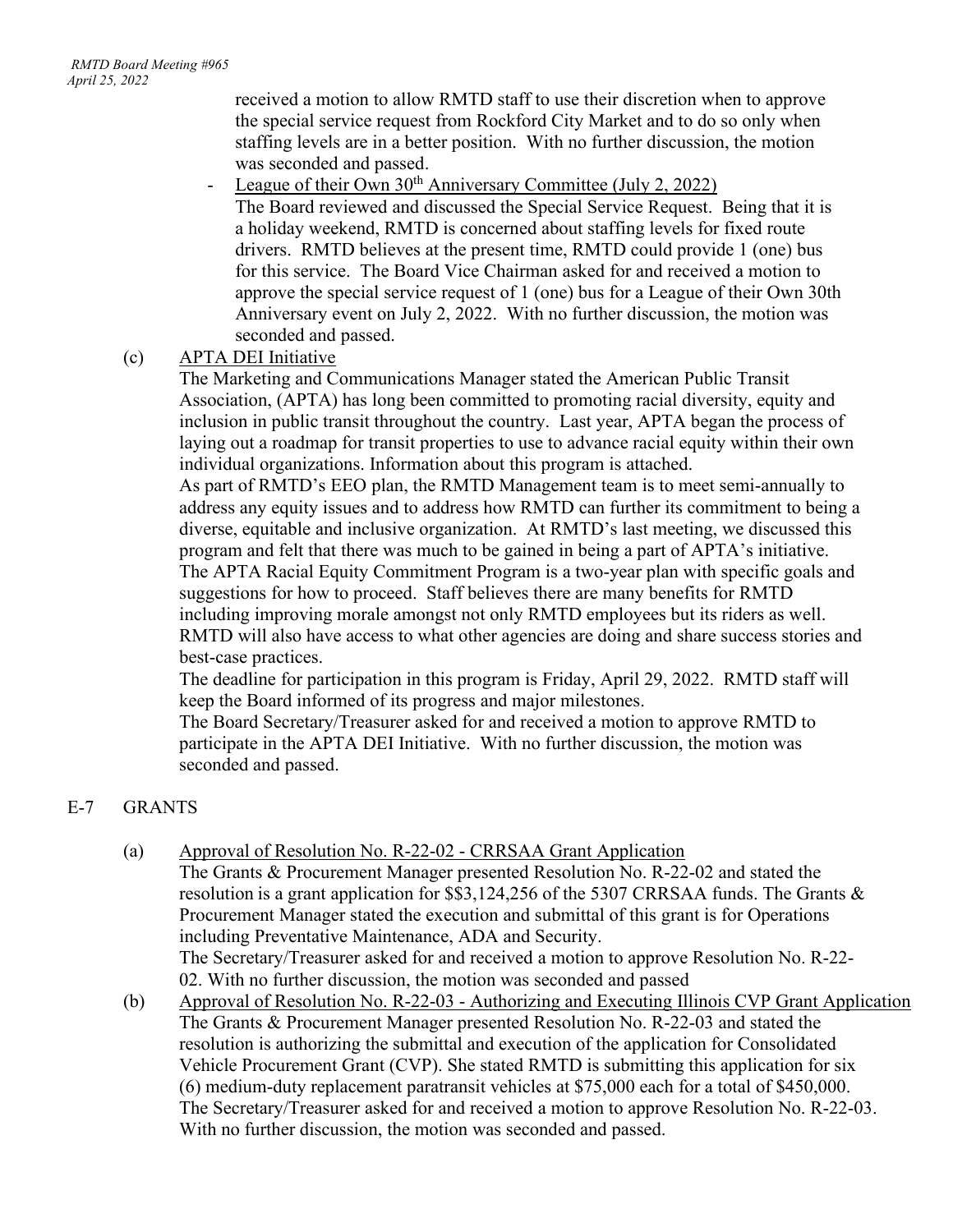### E-8 SAFETY & TRAINING

(a) Safety & Training Update Report – April, 2022 The Safety & Training Update Report for April, 2022 was presented to the Board for their review.

### E-9 OTHER BUSINESS

(a) Executive Session to discuss semi-annual review of executive session meeting minutes pursuant to 5 ILCS  $120/2(c)(21)$ , and personnel matters pursuant to 5 ILCS  $120/2(c)(1)$ , and to discuss the purchase or lease of real property for use of the public body pursuant to 5 ILCS 120/2(c)(5) of the Illinois Open Meetings Act At approximately 4:21 p.m., the Board Chairman asked for and received a motion to enter into Executive Session to discuss semi-annual review of executive session meeting minutes pursuant to 5 ILCS  $120/2(c)(21)$ , and personnel matters pursuant to 5 ILCS  $120/2(c)(1)$ , and to discuss the purchase or lease of real property for use of the public body pursuant to 5 ILCS  $120/2(c)(5)$  of the Illinois Open Meetings Act. With no further discussion, the motion was seconded and passed.

The meeting went back into General Session at approximately 4:49 PM.

(b) Matters Arising out of Executive Session

The Executive Assistant and Board Meeting Secretary recommended the need for confidentiality still exists and therefore not be made available for public inspection to the Executive Session Minutes from Meetings: #884, #848, #849, #851, #852, #854, #855, #856, #858, #859, #861, #863, #864, #866, #868, #869, #870, #874, #878, #879, #881, #882, #886, #887 #888, #889, #890, #893, #894, #895, #896, #897, #899, #901, #906, #909, #911, #913, #914, #915, #919, #922, #924, #926, #930, #931, #934, #935, #936, #941, #942, #943, #944, #945, #946, #947, #952, #954, #956, #957, #960, #963, #964 and therefore should not be made available for public inspection. There are no Executive Session Minutes that can be made available for public inspection at this time. The Secretary/Treasurer asked for and received a motion that the Executive Session Minutes of Board Meetings #884, #848, #849, #851, #852, #854, #855, #856, #858, #859, #861, #863, #864, #866, #868, #869, #870, #874, #878, #879, #881, #882, #886, #887 #888, #889, #890, #893, #894, #895, #896, #897, #899, #901, #906, #909, #911, #913, #914, #915, #919, #922, #924, #926, #930, #931, #934, #935, #936, #941, #942, #943, #944, #945, #946, #947, #952, #954, #956, #957, #960, #963 and #964 should not be made available for public inspection. With no further discussion, the motion was seconded and passed.

# E-10 NEXT MEETING SCHEDULE

The next RMTD Board of Trustees meeting will be on Monday, May 23, 2022 at 3:30 PM.